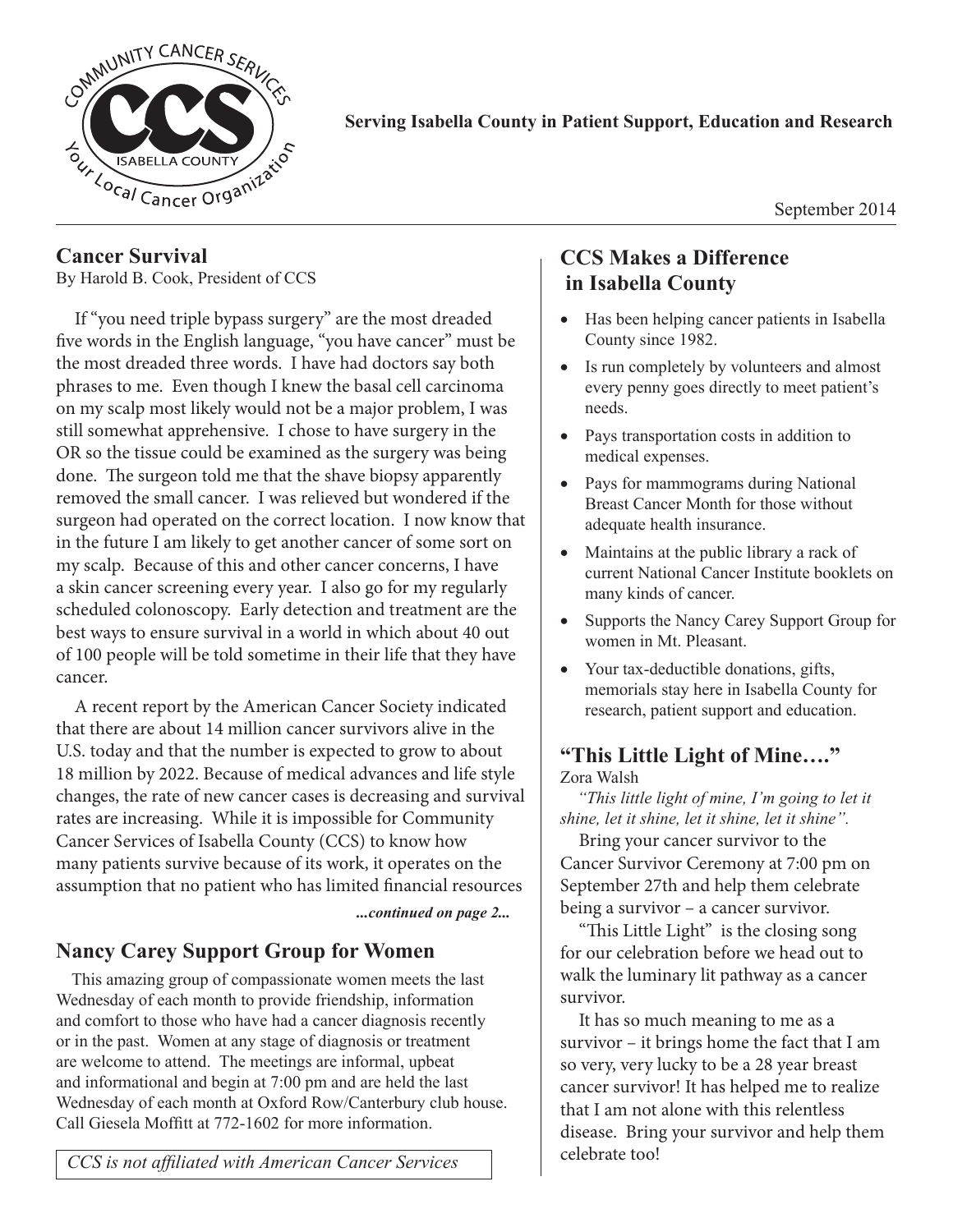### **Cancer Survival** (continued from page 1) Current CCS Board Members

should be denied the chance to get treatment that may allow them to survive. Over the past 20 years the number of people dying each year from cancer in the U.S. has dropped from about 700,000 to about 590,000. CCS believes that it has been a significant component in improving the outcomes for cancer patients in Isabella County during these years.

## **Breast Cancer Awareness Month** – Mammograms Available

For the last ten years, CCS has been offering mammograms to individuals without adequate health insurance during October, "Breast Cancer Awareness Month". Early detection is the key to breast cancer survivorship and if we helped just one man or woman with an early detection, we will have met our goals. To schedule an appointment call Vanda at 772-2524.

# **Teams Now Forming Help Wanted – Volunteers Needed At the 16th Annual "Into the Light" Cancer Awareness Walk**



**Teams** – go to our new website of www.isabellacommunitycancer.org and download the forms to form a team to walk at the cancer walk (although teams are not required to walk).

**Help Wanted** – we need lots of volunteers on September 27th from 9:00 am to 11:00 pm cleanup time.. You can call 773-0346 or just sign in at the walk.

## *Tentative Schedule of Events:*

9:00 to noon – set up 2:00 opening ceremony 2:00 to 5:30 kids games – bouncy 2:00 to 5:30 musical events All day – Poster Contest 4:00 – 7:00 food 7:00 Cancer Celebration Ceremony 7:45 Cancer Survivor Walk 8:00 poster contest ends – judging 8:00 Scavenger Hunt 8:30 Sky Lanterns 9:00 Close of Silent Auction 9:00 line dancing 10:30 – closing ceremony 11:00 cleanup – lots of volunteers please!



Community Cancer Service Helping You and Your Neighbor in Isabella County.

**President** Harold Cook................... 773-9781

**Vice President** Don Bertsch ................... 772-1424

**Treasurer** Mary Ann McPherson.........772-4673

**Service Coordinator** Vanda Barker.................. 772-2524

**Secretary** Deonna Doty ....................... 828-6903

**Publicity** Zora Walsh ..................... 773-0346

**Memorials** Amy Bourns................... 506-3443

**Historian** Jane Clark....................... 773-3596

#### **Board Members**

| Donna Parr  772-3925       |  |
|----------------------------|--|
|                            |  |
| Mary Kay Price 289-5374    |  |
| Ruth Anne Sowle  773-7648  |  |
| Clarence Tuma  773-5639    |  |
| Paulette Schieber 588-2089 |  |
|                            |  |
| Betty Campbell  773-9639   |  |
| Megan Wedge  944-4843      |  |

#### **Nancy Carey Support Group**

**Community Liaison Director** Bill Sowle....................... 773-3673

**Educational Coordinator** Karen Williamson .......... 773-5478

**Mastectomy Counselors** Betty Stiff....................... 644-2334 Ruth Anne Sowle ........... 773-7648

**Financial Advisor** Bill Cain......................... 772-3929

**Newsletter Co-Editors**

| Ruth Anne Sowle  773-7648 |  |
|---------------------------|--|

**Professional Advisors**

Sandra Howell, M.D. Somdev Roy, M.D.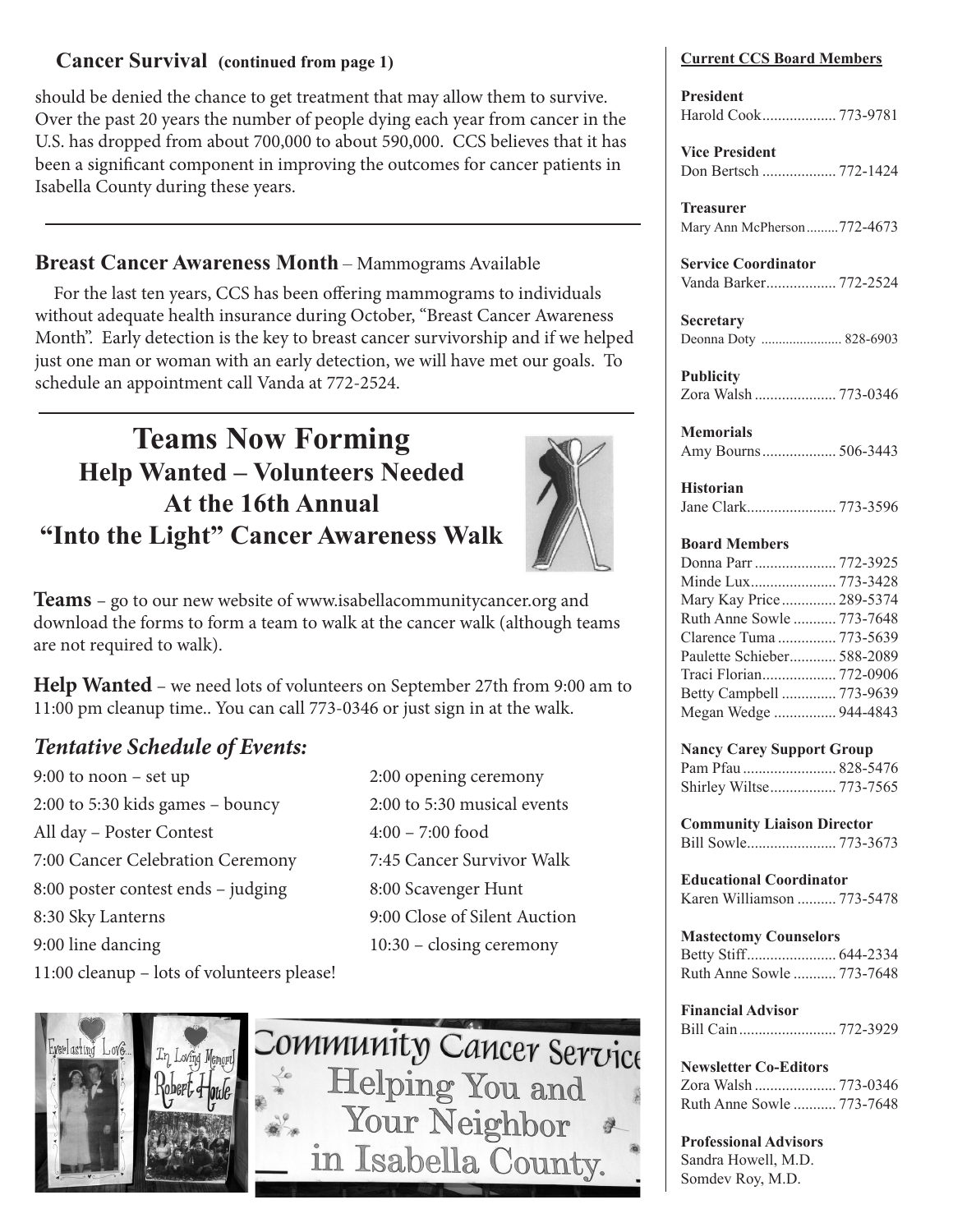## **CCS Board of Directors Meetings**

CCS Board of Director Meetings are held the second Thursday of each month at 6:30 pm at the Commission on Aging building on Lincoln Road. New members are welcome. If you are looking for a tangible way to give back to your community, consider CCS. For more information call Harold at 773-9781.

## **Mileage Program for Cancer Treatment Travel**

Did you know that CCS will help pay your mileage to and from cancer treatment? With gas at over \$3.00 per gallon, this will help fill up the tank. Last year, 2013, CCS provided \$59,096.00 in medical mileage to their clients. Call Vanda, the Patient Coordinator at 772-2524, for more information.

## **"Protect The Skin You Are In"**

Skin cancer can be successfully treated before it has a chance to spread. Warning signs suggesting skin caner include: a change on the skin, a sore that does not heal, change in an existing mole, or the development of a new mole. Even a small change in the skin can be a warning sign, so delaying treatment may be harmful to your health." Free Skin Cancer Screenings with Tom Mink, PA-C on Friday, September 12th. Call 989-779-5606 to schedule an appointment. *Reprinted from McLaren Central Michigan Community Health Classes, summer 2014*

## **Thank you**

## **"Understanding Screening Tests for the Early Detection of Cancer"**

Join Oncologist Somdev Roy, MD for a discussion on risk factors associated with cancer, recommended screening tests and an explanation of the screening process. Tues, Sept 30th at 6 pm at the McLaren Conference Center. Call 989-779-5606 to register. *Reprinted from McLaren Central Michigan Community Health Classes, summer 2014*

## **www:isabellacommunitycanverservices.org**

Check out our new website! It was created by our new board member, Megan Wedge. It is very colorful, easy to use and has links to other cancer related web sites. On it you can read previous newsletters, check out our board of directors and get forms for our Into the Light Walk. Thank you Megan for all of your hard work.

Veterans Day Concert Presented by Central Michigan Community Band Sponsored by Krapohl Ford Sunday, November 9th – 3:00 pm Plactha Auditorium, CMU

## **Important Phone Numbers**

Pardee Fund of Isabella County 772-6896 Community Cancer Service 772-2524 NCI (up-to-date information) 1 800-4CANCER Y-ME: (24 hour breast cancer hotline) 1 800-221-2141

Once again the students of the Mt. Pleasant schools have worked together on their "Mileage for Miracles" cancer campaign and raised over \$32,000 for five cancer organizations in mid-Michigan. Thank you students! A big thank you to Roz's Diner for their walk/run for CCS.

| <b>Memorials / Luminary Request Form</b>                                                                                                                                                                                 |  |  |
|--------------------------------------------------------------------------------------------------------------------------------------------------------------------------------------------------------------------------|--|--|
| Yes, I would like to make a tax deductible donation to Community Cancer Services.                                                                                                                                        |  |  |
| Please accept this contribution in the amount of \$                                                                                                                                                                      |  |  |
|                                                                                                                                                                                                                          |  |  |
|                                                                                                                                                                                                                          |  |  |
|                                                                                                                                                                                                                          |  |  |
|                                                                                                                                                                                                                          |  |  |
| Send to: Community Cancer Services of Isabella County, PO Box 36, Mt. Pleasant, MI 48804-0036<br>An acknowledgement will be sent to the person or family you choose. Your gift will help fight cancer in a concrete way. |  |  |
| for the "Into the Light" cancer awareness walk this fall.                                                                                                                                                                |  |  |